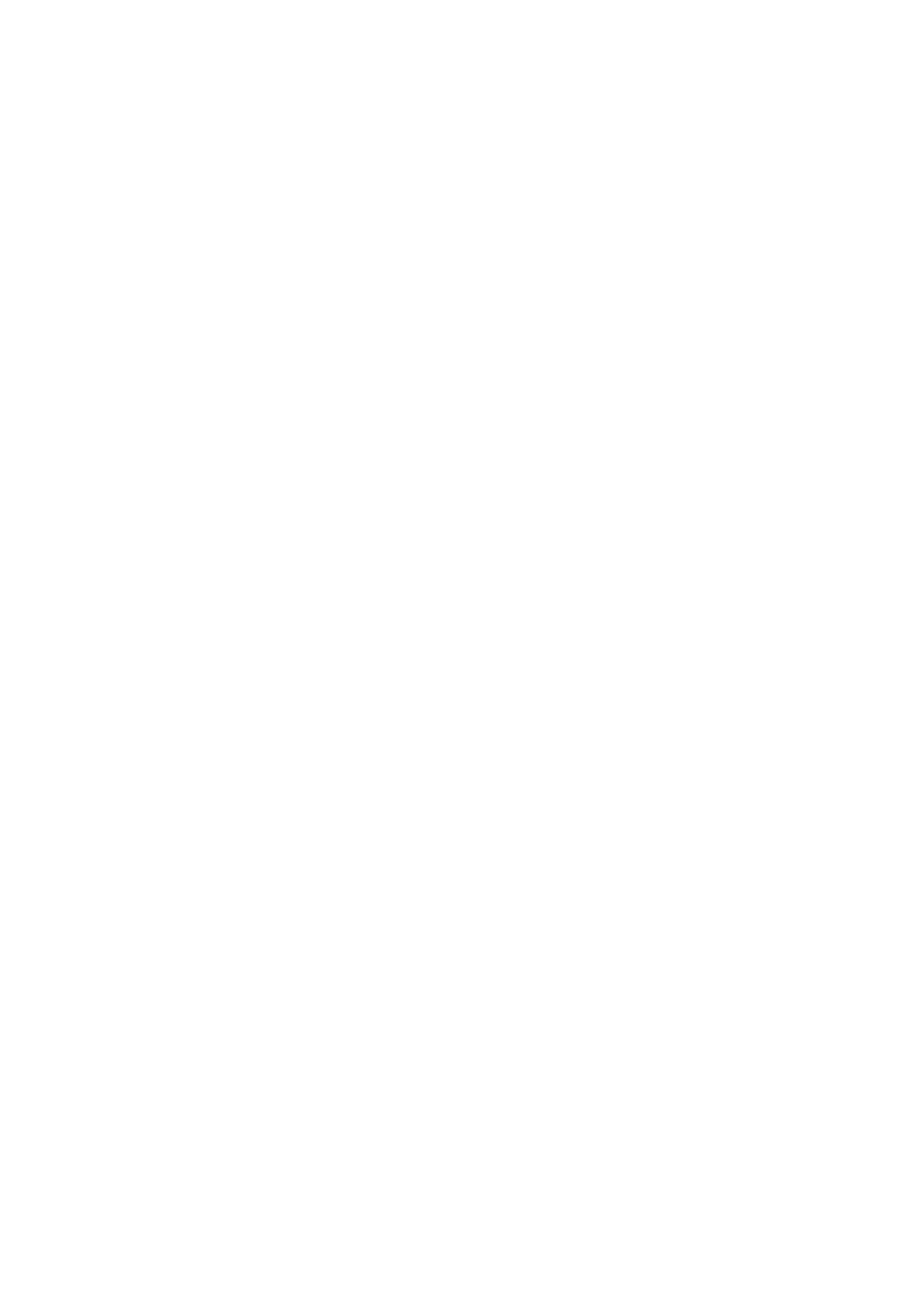# **1 Welcome**

The meeting was opened with a karakia

# **2 Apologies**

Resolution number DT/2022/34

MOVED by Chairperson R Jackson, seconded by Member T Deans:

# **That the Devonport-Takapuna Local Board:**

**a) accept the apology from Member Toni van Tonder for her absence.**

**CARRIED**

# **3 Declaration of Interest**

Member J O'Connor declared an interest in Item 13: New community lease to Takapuna Lawn Tennis Club Incorporated at Bracken Reserve, 5 Bracken Avenue, Takapuna, as she is a patron of the club and took no part in discussion or voting on this matter.

# **4 Confirmation of Minutes**

Resolution number DT/2022/35

MOVED by Chairperson R Jackson, seconded by Member A Bennett:

**That the Devonport-Takapuna Local Board:**

**a) confirm the ordinary minutes of its meeting, held on Tuesday, 15 March 2022, including the confidential section, as a true and correct.**

**CARRIED**

## **5 Leave of Absence**

There were no leaves of absence.

## **6 Acknowledgements**

There were no acknowledgements.

## **7 Petitions**

There were no petitions.

## **8 Deputations**

There were no deputations.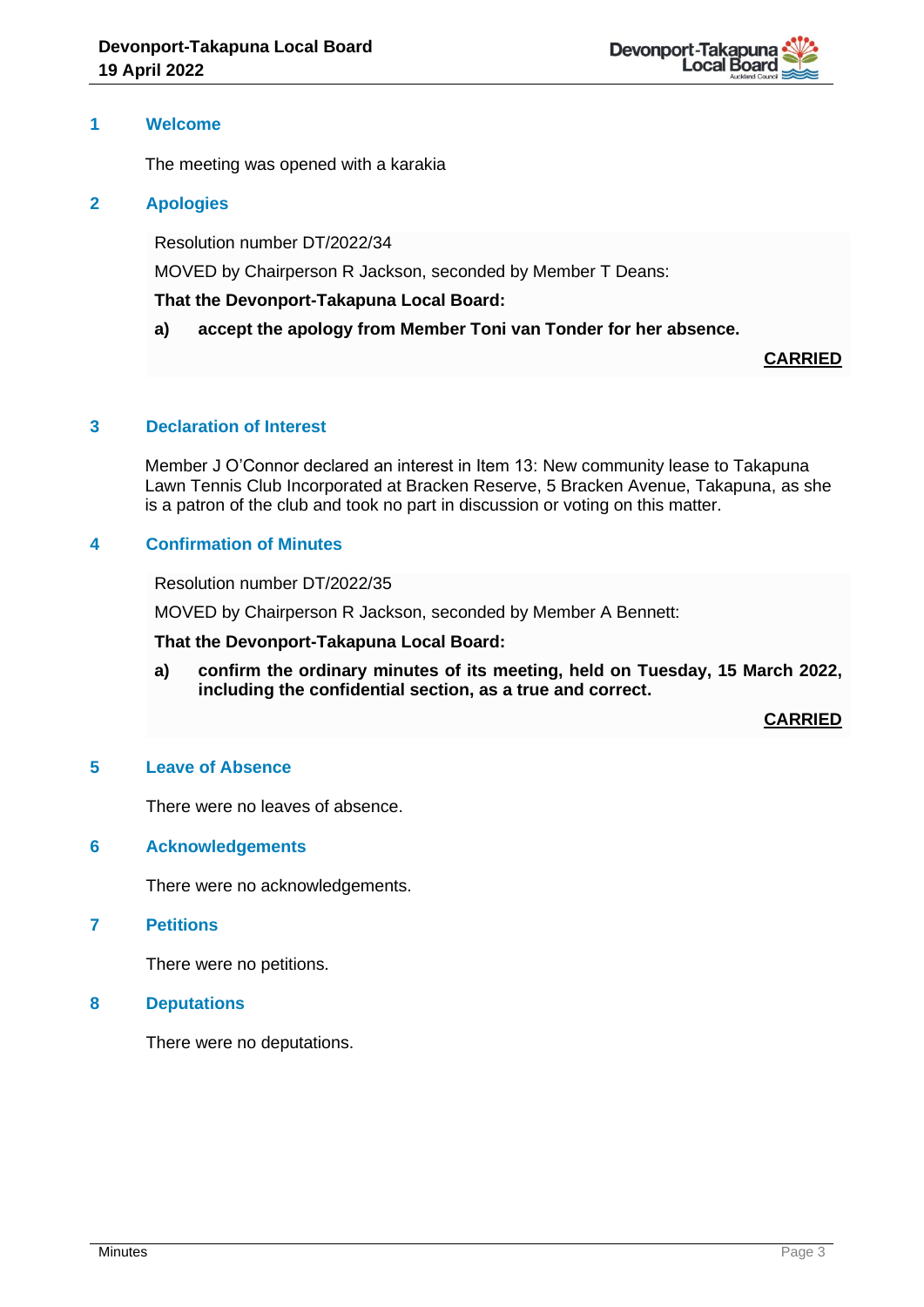

# **9 Public Forum**

# **9.1 Takapuna Lawn Tennis Club - Community Lease Renewal**

The president of the Takapuna Lawn Tennis Club, Peter Dean, was in in attendance to address the board regarding the new community lease at Bracken reserve, 5 Bracken Avenue, Takapuna.

Resolution number DT/2022/36

MOVED by Chairperson R Jackson, seconded by Member A Bennett:

## **That the Devonport-Takapuna Local Board:**

**a) receive the presentation from Peter Dean and thank him for his attendance.** 

**CARRIED**

# **9.2 Chris Mullane - O'Neill's Point Cemetery**

Chris Mullane was in attendance to address the board regarding the O'Neill's Point **Cemetery** 

Resolution number DT/2022/37

MOVED by Chairperson R Jackson, seconded by Deputy Chairperson J O'Connor:

**That the Devonport-Takapuna Local Board:**

**a) receive the presentation from Chris Mullane and thank him for his attendance.**

**CARRIED**

# **10 Extraordinary Business**

There was no extraordinary business.

## **11 Notices of Motion**

Under Standing Order LBS 3.11.1 a Notice of Motion has been received from Member George Wood for consideration under item 12.

#### **Precedence of Business**

Resolution number DT/2022/38

MOVED by Chairperson R Jackson, seconded by Member G Wood:

## **That the Devonport-Takapuna Local Board:**

**a) agree that Item 13: New community lease to Takapuna Lawn Tennis Club Incorporated at Bracken Reserve, 5 Bracken Avenue, Takapuna, then Item 15 Proposal to list O'Neill's Point Cemetery, Bayswater as a Category 1 Historic Place, be accorded precedence at this time.**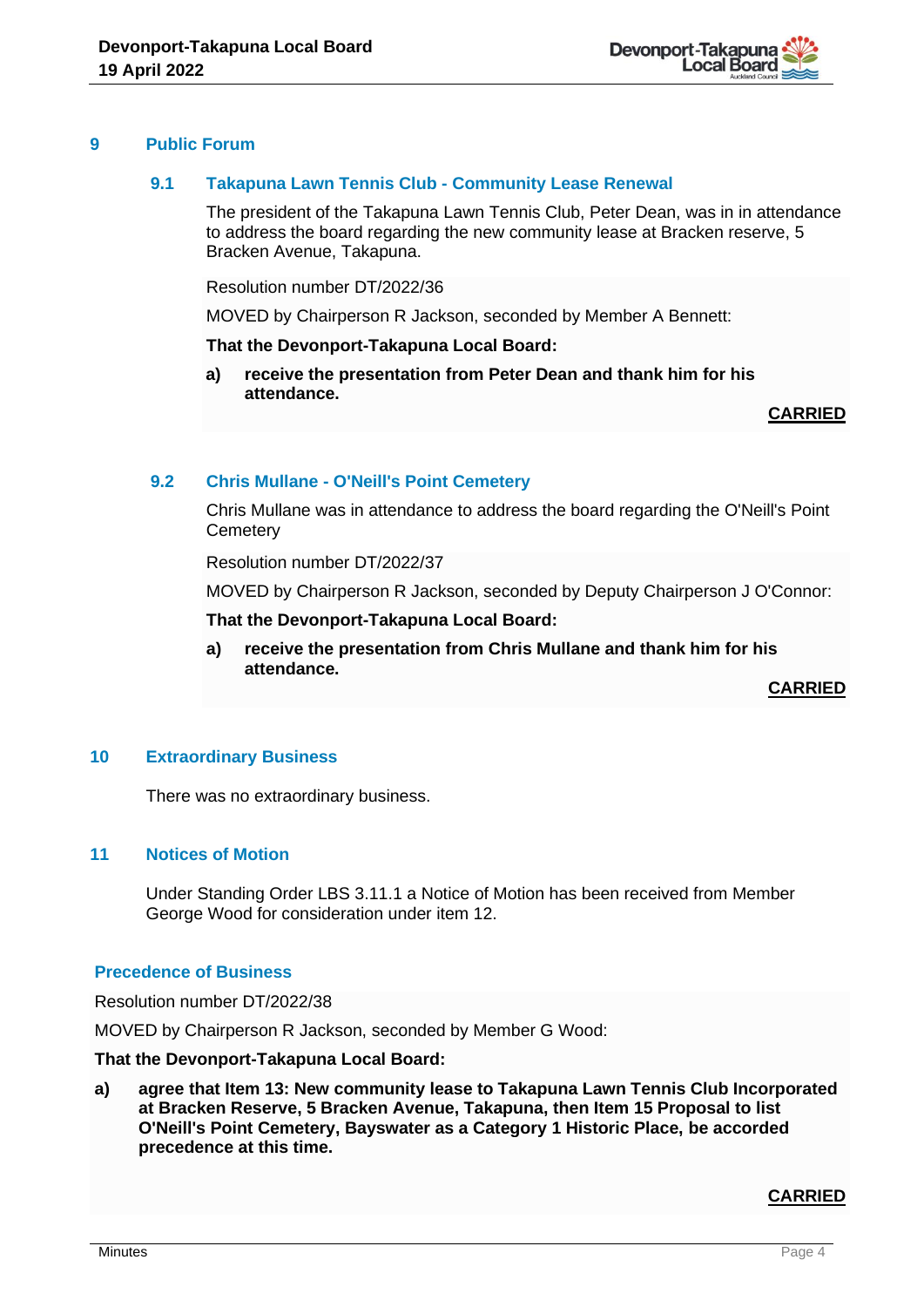## **13 New community lease to Takapuna Lawn Tennis Club Incorporated at Bracken Reserve, 5 Bracken Avenue, Takapuna**

Documents were tabled at this item. Copies have been placed on the official minutes and are available on the Auckland Council website as a minutes attachment.

Member J O'Connor declared an interest in this item, as she is a patron of the club and took no part in discussion or voting on this matter.

Resolution number DT/2022/39

MOVED by Chairperson R Jackson, seconded by Member T Deans:

# **That the Devonport-Takapuna Local Board:**

- **a) note that the Takapuna Lawn Tennis Club Incorporated (Takapuna Tennis Club) has requested a new community lease of the site it occupies at 5 Bracken Avenue, Takapuna, for a total term of 30 years, as outlined in their tabled letter dated 17 June 2020;**
- **b) approve the public notification of Auckland Council's intention to grant Takapuna Lawn Tennis Club Incorporated a new community lease to be issued under the Reserves Act 1977 for an area comprising approximately 3,738 square meters (more or less) for the land legally described as Lot 87-88, Lot 95-96, Part Lot 86, and Part Lot 97 Deposited Plan 6879, on the tabled title NA457/188;**
- **c) agree any new community lease would be subject to the following terms and conditions: of** 
	- **i. term – 10 years, commencing 1 December 2021, with two 10 year rights of renewal and a final expiry of 30 November 2051, noting the significant investment the club has made over the years in the facilities and amenities on the site, and their plans for further considerable investment in the coming years, as outlined in this agenda report;**
	- **ii. rent – \$1.00 plus GST per annum if demanded**
	- **iii. community outcomes plan - to be attached to the lease as a schedule of the lease agreement (as per Attachment B of this report)**
- **d) approve the other Terms and Conditions on the basis that these remain the same as the previous lease, noting that neither the Takapuna Tennis Club nor the Devonport-Takapuna Local Board have been provided with a copy of the proposed lease document, and have not been informed whether any changes to the Terms and Conditions are contemplated;**

# **CARRIED**

Resolution number DT/2022/40

MOVED by Member T Deans, seconded by Chairperson R Jackson:

## **That the Devonport-Takapuna Local Board:**

**e) require that any proposed changes to the Terms and Conditions be brought to a future meeting of the Devonport-Takapuna Local Board for approval;**

> **Bennett Mood**

A division was called for, voting on which was as follows:

| <b>For</b>            | <b>Against</b> |
|-----------------------|----------------|
| Member T Deans        | Member A       |
| Chairperson R Jackson | Member G       |

**Abstained** Deputy Chairperson J O'Connor

The motion was declared EQUAL.

The chair exercised their casting vote for so the motion was Carried.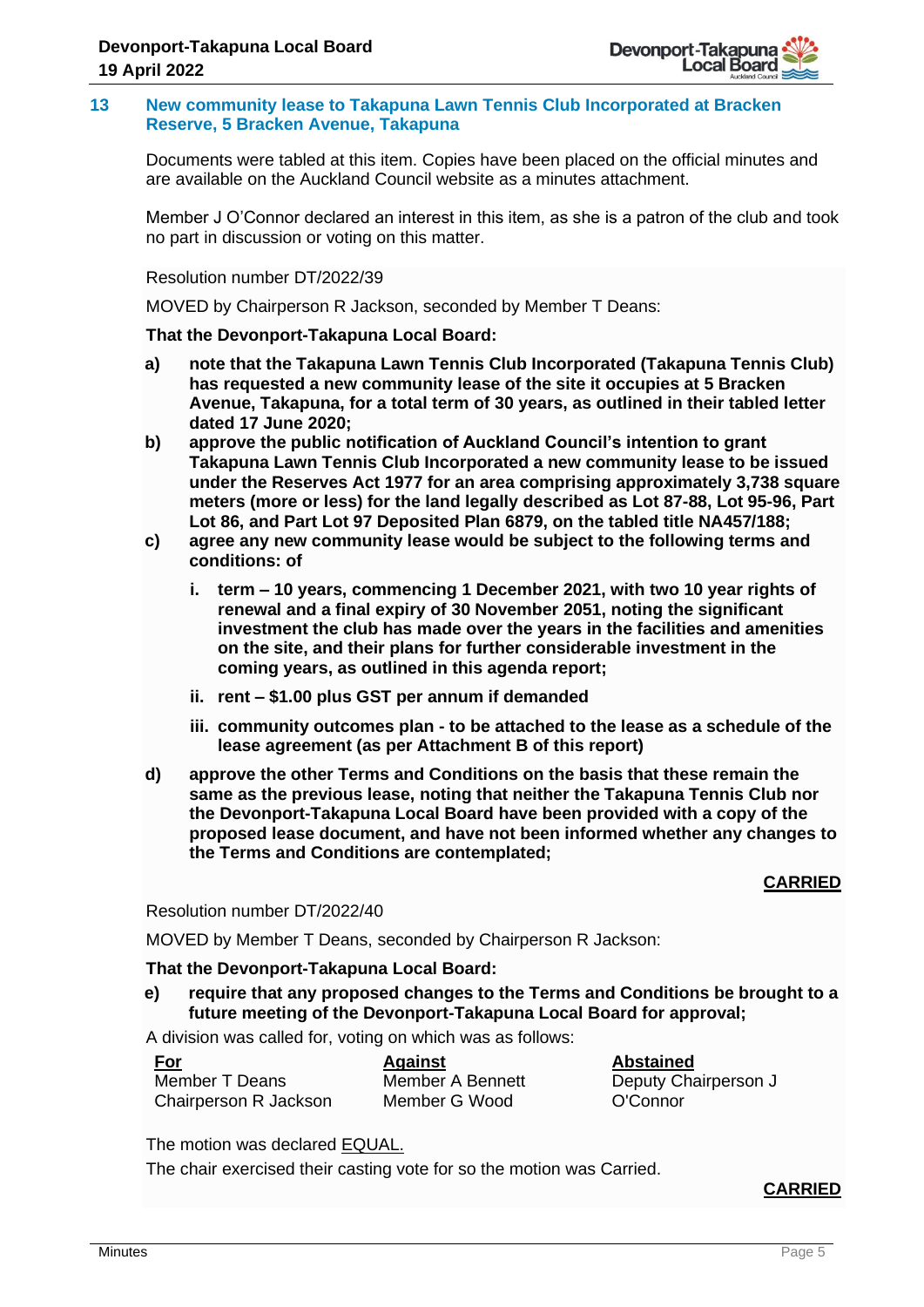

Resolution number DT/2022/41

MOVED by Chairperson R Jackson, seconded by Member T Deans:

T**hat the Devonport-Takapuna Local Board:**

- **f) note that all Terms and Conditions will be in accordance with the Reserves Act 1977 and the Auckland Council Community Occupancy Guidelines 2012;**
- **g) appoint a hearings panel comprising Devonport-Takapuna Local Board Chair Ruth Jackson and members Trish Deans and George Wood to deal with any requests to be heard in relation to the proposal to grant the community lease to the Takapuna Lawn Tennis Club Incorporated;**
- **h) grant chair Ruth Jackson the authority to appoint a replacement hearings panellist if any of the above named in g) are unable to carry out that duty.**

# **CARRIED**

# **Attachments**

- A 19 April 2022, Devonport-Takapuna Local Board Item 13: New community lease to Takapuna Lawn Tennis Club Incorporated at Bracken Reserve, 5 Bracken Avenue, Takapuna - Takapuna Tennis Club lease application cover letter
- B 19 April 2022, Devonport-Takapuna Local Board Item 13: New community lease to Takapuna Lawn Tennis Club Incorporated at Bracken Reserve, 5 Bracken Avenue, Takapuna - Land Title for 5 Bracken Avenue, NA457-188

# **15 Proposal to list O'Neill's Point Cemetery, Bayswater as a Category 1 Historic Place**

Resolution number DT/2022/42

MOVED by Member T Deans, seconded by Chairperson R Jackson:

**That the Devonport-Takapuna Local Board:**

- **a) approve the following remarks, to be placed on a separate document as a formal submission to Heritage New Zealand and submitted directly to Heritage New Zealand by Friday 22 April, in response to the Heritage New Zealand proposal to list O'Neill's Point Cemetery, Bayswater, as a Category 1 Historic Place:**
	- **i. thanks Heritage New Zealand for their report and supports their proposal to list O'Neill's Point Cemetery, Bayswater as a Category 1 Historic Place, as identified in the "Map of Extent" on page 39 of the Heritage New Zealand report shown as Attachment B to this agenda item (page 93 of the agenda);**
	- **ii. endorses the Heritage New Zealand report outlining the history and significance of the cemetery – in particular that:** 
		- **A. the cemetery meets the criteria for inclusion on the list as a place of significant archaeological, historical, social, cultural and spiritual value;**
		- **B. as well as the graves and memorials, the "extent of place" proposed includes the grounds, all other structures, historic plantings lining the main avenue (notably 5 cabbage trees, 11 pohutukawa, 3 oak, and 2 puriri), and 4 pine trees adjoining the cemetery's north-western boundaries, and considers that these are integral to the function, meaning and relationship of the place;**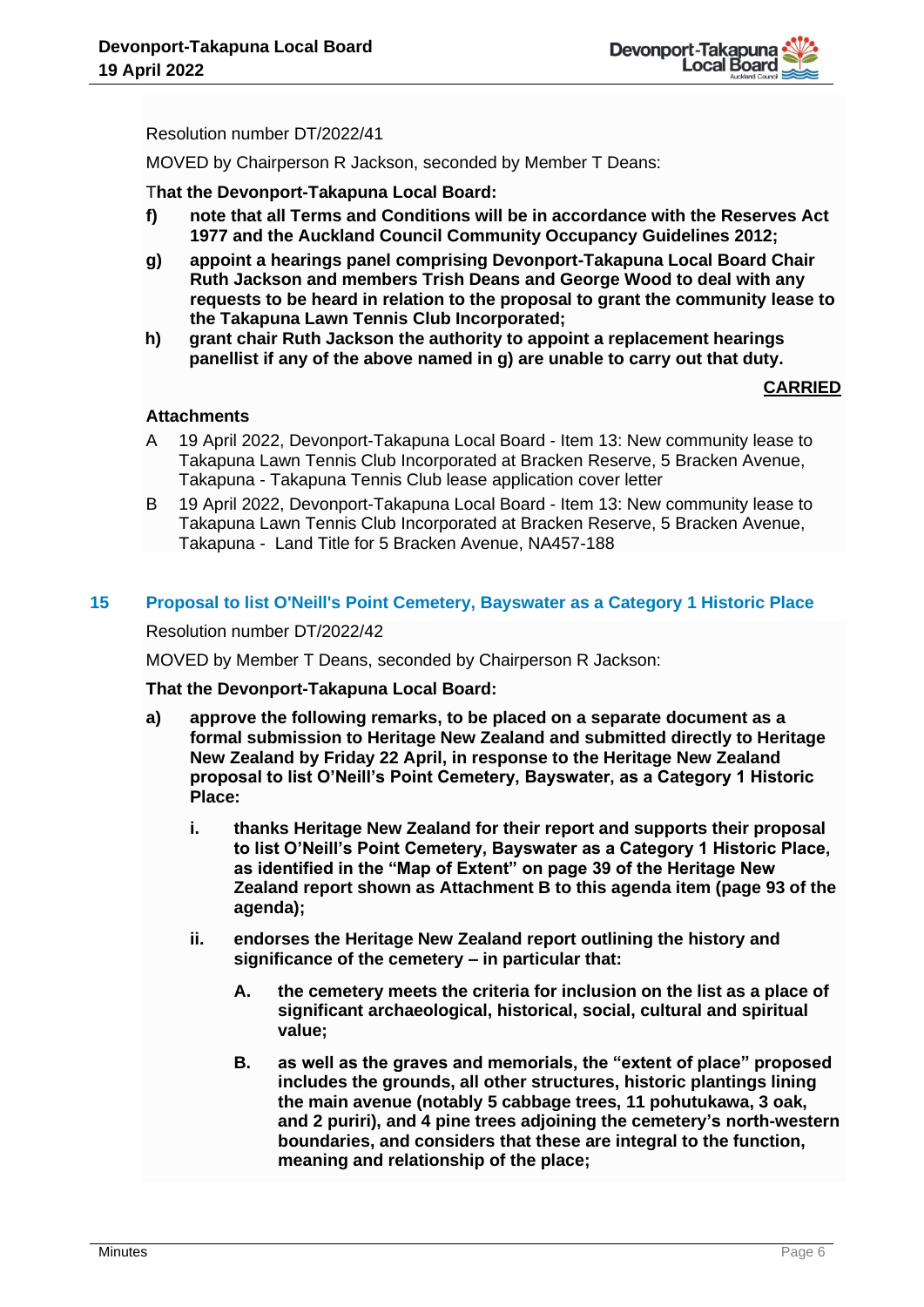

- **iii. asks that Heritage New Zealand seeks to have O'Neill's Point Cemetery added to the Commonwealth War Graves Commission's list of significant sites for war graves;**
- **iv. asks that Heritage New Zealand consider the provision of signage which identifies the location of blocks within the cemetery, and links to online or other resources to assist people in locating graves within the cemetery;**
- **b) requests that the Heritage New Zealand report and this resolution be distributed to relevant council departments, staff, and contractors, so that they are aware of the need for particular care during maintenance of the site, given the historic significance of the cemetery grounds and its memorials.**

# **CARRIED**

# **Attachments**

A 19 April 2022 Devonport-Takapuna Local Board Business Meeting Item 15: Proposal to list O'Neill's Point Cemetery, Bayswater as a Category 1 Historic Place - Submission

# **12 Notice of Motion - Member George Wood - Police issues in the DTLB area**

Resolution number DT/2022/43

MOVED by Member G Wood, seconded by Chairperson R Jackson:

## **That the Devonport-Takapuna Local Board:**

- **a) receive the Notice of Motion from Member George Wood along with the copy of the opinion article from Helen White, List MP based in Auckland Central, describing the problems in the Auckland City Centre;**
- **b) note with concern the continuing range of crime being committed in the Devonport-Takapuna Local Board area;**
- **c) Seek a briefing with Police Area Commander Stefan Sagar to discuss concerns around crime in the local board area, police availability to attend requests for service and to carry out proactive policing, and extending public counter service hours at both the North Shore Police Station and Takapuna Police Station.**
- **d) Express strong concern that both the North Shore Police Station at Parkway Drive (Constellation Drive), and the Takapuna Police Station in Anzac Street, are only open from 8am to 4pm Monday to Friday, and strongly advocate for these hours to be extended to provide public services after hours during the week and at weekends.**
- **d) request that a copy of this motion be forwarded to Kaipatiki, Hibiscus-Bays, Upper Harbour and Waitematā local boards.**

## **CARRIED**

Note: Item 13: New community lease to Takapuna Lawn Tennis Club Incorporated at Bracken Reserve, 5 Bracken Avenue, Takapuna took presidence and was taken ahead of Item 15: Proposal to list O'Neill's Point Cemetery, Bayswater as a Category 1 Historic Place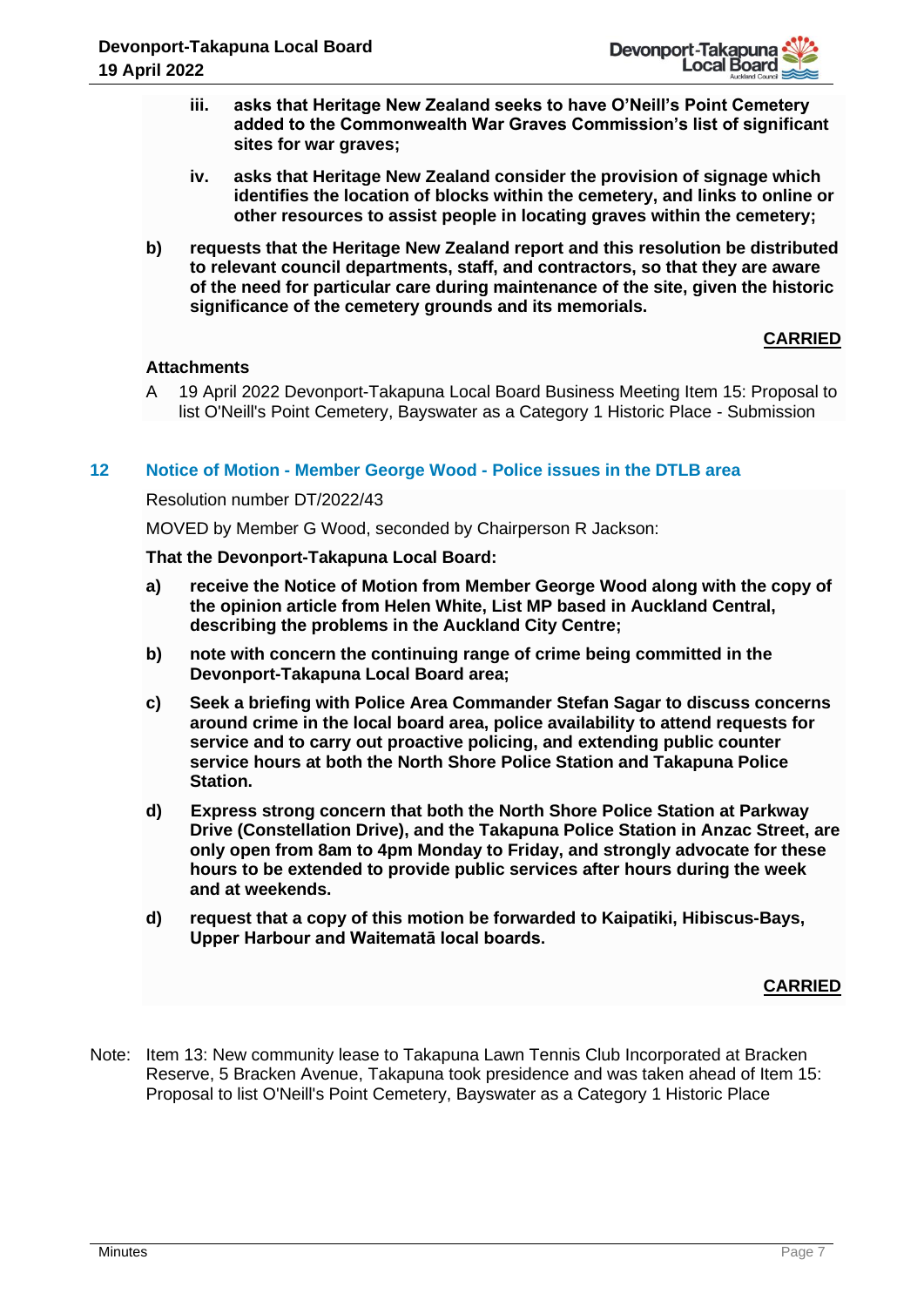

# **14 Approval of concept design for Sunnynook Square skate park**

Resolution number DT/2022/44

MOVED by Chairperson R Jackson, seconded by Member T Deans:

**That the Devonport-Takapuna Local Board:**

- **a) approve the concept design provided as Attachment A of the agenda report and request staff to progress to detailed design and construction of the skate park at Sunnynook Square**
- **b) approve the allocation of the full amount of locally driven initiatives capex funding of \$128,673 towards the Sunnynook Square skate**
- **c) note that the proposed BMX/pump track at Sunnynook Park should be considered for allocation of future locally driven initiatives capex funding when it becomes available.**

**CARRIED**

Note: Item 15: Proposal to list O'Neill's Point Cemetery, Bayswater as a Category 1 Historic Place took presidence of business and was taken ahead of item 12: Notice of Motion - Member George Wood - Police issues in the DTLB area

## **16 Local board views on plan change to amend Historic Heritage Schedule**

Resolution number DT/2022/45

MOVED by Member T Deans, seconded by Chairperson R Jackson:

#### **That the Devonport-Takapuna Local Board:**

- **a) provide the following summary of views and feedback on council's proposed change to the Auckland Unitary Plan to amend Schedule 14 Historic Heritage Schedule, Statement and Maps in relation to the Category A\* historic heritage places within the Devonport-Takapuna Local Board area:**
	- **i. note that 56 properties in the Devonport-Takapuna Local Board area were assessed, and staff have recommended that 13 now be classified as Category A, 33 be classified as Category B, several be merged to form a collection, and 7 be removed from the historic heritage register.**
	- **ii. the board considers that the following 10 places are of national significance and should be accorded Category A status, rather than Category B:**
		- **A. War Memorial gates and coronation oak trees – Takapuna Primary School, Anzac Street (ID: 01062)**
		- **B. Memorial Drive – Lake Rd, Devonport (ID: 01146)**
		- **C. Devonport Post Office (former) / Devonport Borough Council building (former) – 3 Victoria Road, Devonport (ID: 01121)**
		- **D. May's Building – 5-15 and 19 Victoria Rd, Devonport (ID: 01122)**
		- **E. Post Office (former) – 10 Victoria Rd, Devonport (ID: 01123)**
		- **F. Bank of New Zealand (former) – 14 Victoria Rd, Devonport (ID: 01124)**
		- **G. Devonia Building – 61-67 Victoria Rd, Devonport (ID: 01134)**
		- **H. Alison's Building – 73-79 Victoria Rd, Devonport (ID: 01136)**
		- **I. Earnscliffe – 44 Williamson Ave, Belmont (ID: 01143)**
		- **J. Pumphouse and Green Shed – Killarney Park, Takapuna (ID: 01054)**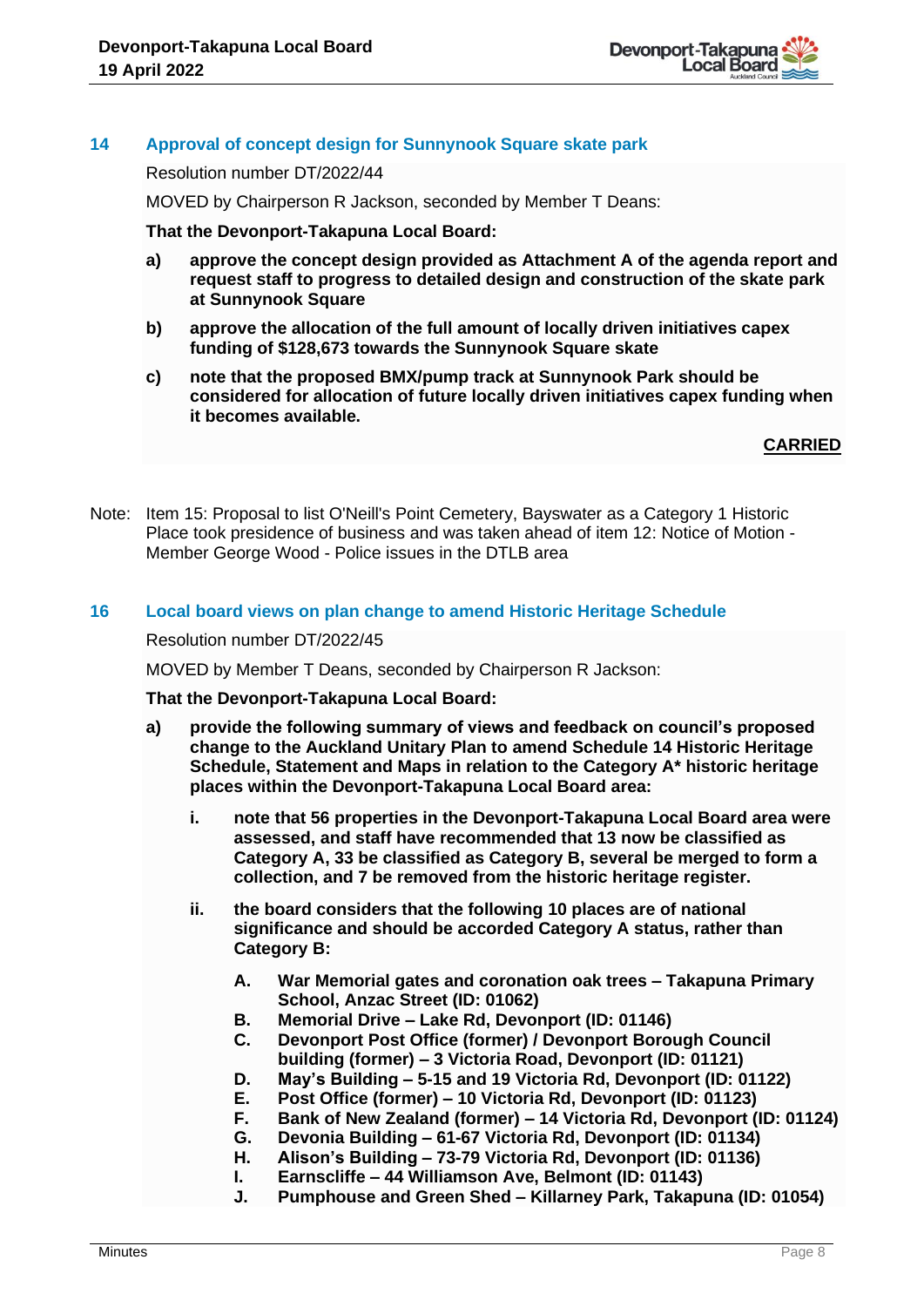- **iii. the board considers that the Shell Path – Queens Parade Reserve, Queens Parade, and King Edward Parade, Devonport (ID: 01147) should not be deleted from the historic heritage schedule, but be accorded Category A status**
- **iv. support the other officer recommendations as detailed in Attachment A of this agenda report, which outlines which places in the Devonport-Takapuna Local Board Area would be classified as Heritage A, Heritage B, merged with other items to form a collective of heritage items, or removed from the register.**
- **b) endorse the full submission and supporting information in relation to the views summarised in resolution a), which will be tabled at the board meeting and attached to the minutes of the meeting, to be submitted to the plan change process;**
- **c) appoint member Trish Deans and chair Ruth Jackson to speak to the local board views at a hearing on the plan change to enable council's amendments to 91 A\* historic heritage places;**
- **d) delegate authority to the chairperson of the Devonport-Takapuna Local Board to appoint a replacement or replacements in the event that either or both of the board members appointed in resolution c) cannot attend.**

# **CARRIED**

# **Attachments**

A 19 April 2022 Devonport-Takapuna Local Board Business Meeting Item 16: Local board views on plan change to amend Historic Heritage Schedule - Submission

# **17 Transport Emissions Reduction Plan**

Resolution number DT/2022/46

MOVED by Chairperson R Jackson, seconded by Member G Wood:

**That the Devonport-Takapuna Local Board:**

- **a) receive the progress update provide on the Transport Emissions Reduction Plan (TERP);**
- **b) note the scale of the challenge to meet Auckland's transport emissions reduction target and that transport mode-shift is a powerful lever for reducing transport emissions;**
- **c) support the intent of the Transport Emissions Reduction Plan and the need to take action to reduce the negative environmental and climate change effects of transport emissions;**
- **d) note that the TERP update remains a very high-level document outlining the challenges and the need for change – but that much of the work needed to decide the detailed solutions on how this can be achieved and implemented on a day-to-day basis has yet to be undertaken;**
- **e) request that local boards form an integral part of that assessment and detailed decision-making process from the outset, enabling boards to understand the real-world daily effects of the changes being contemplated, and have the opportunity to provide local knowledge and perspectives to avoid unintended**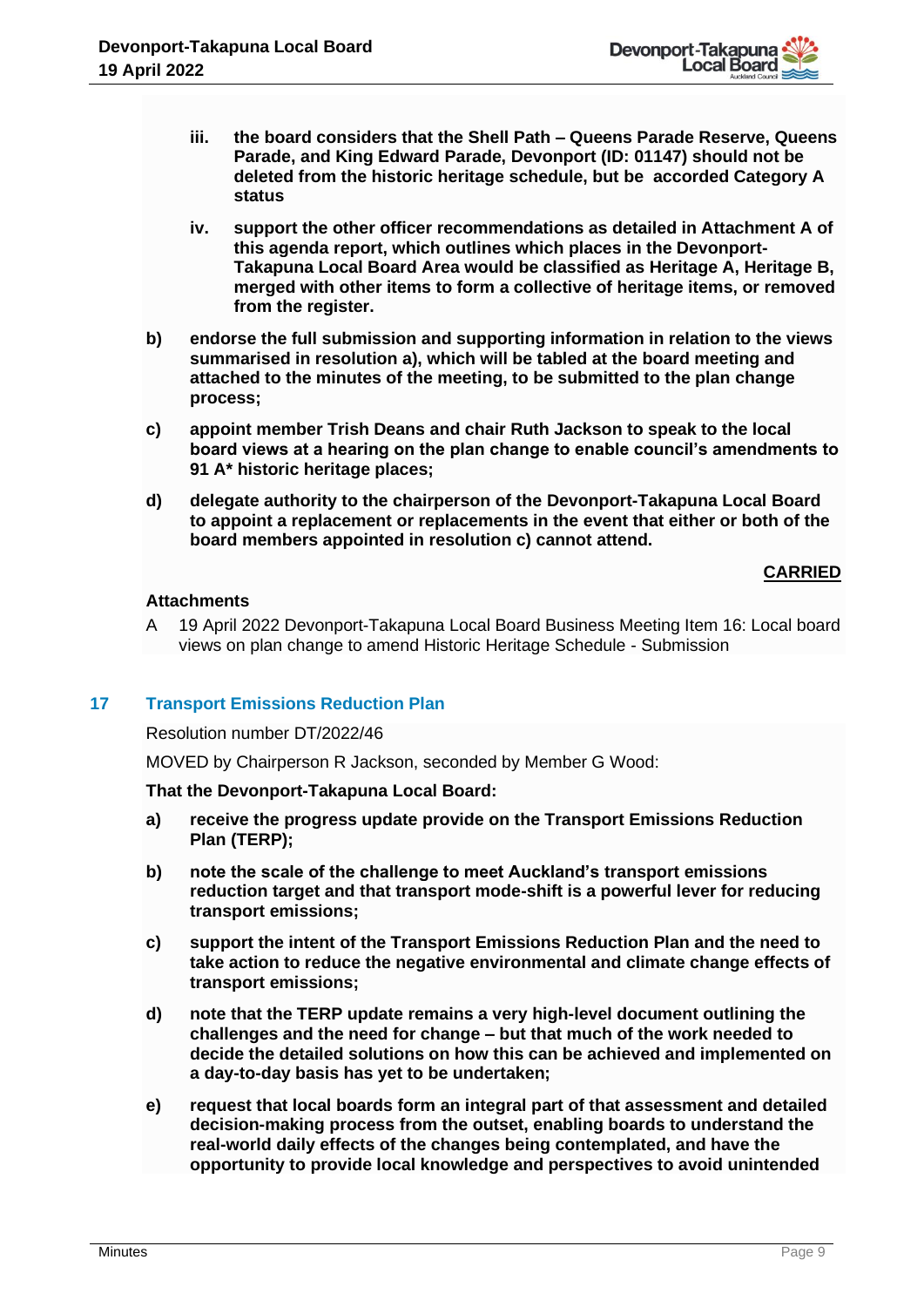**negative effects and to ensure the best possible outcome for everyone in our communities;**

- **f) request that wide community consultation form an integral part of all proposed changes, to ensure we have considered all views, fully understand the effects of the proposed changes on our residents and businesses, and ensure that any changes implemented ensure the best possible outcome for everyone in our communities;**
- **g) provide the following broad initial feedback for consideration:**
	- **i. that public transport is the highest priority in reducing reliance on private (and company) vehicles, as it enables mass movement of people. For public transport to provide a realistic, convenient, and attractive alternative we must focus on frequency, routes, and affordable (or free) fares – all of which can be key barriers to public transport uptake. We note a particular need in our area for increased feeder buses connecting with Northern Expressway stations, particularly in Sunnynook, and local 'loop' routes which serve smaller shopping centres as well as the larger ones.**
	- **ii. that local boards require significantly increased funding to implement existing cycling, walking, and greenways plans which provide safe and accessible routes for our communities. We note, as just one example, that the Devonport-Takapuna Local Board's Francis to Esmonde shared path (which is the missing link in a crucial safe route which provides an alternative to the very busy Lake Road) is still not fully funded after many years on our work programme. We note that even seemingly small and simple improvements such as wayfinding signage for walking and cycling connections is sometimes simply beyond the funding available to local boards – which provides a barrier to these modes.**
	- **iii. we must ensure that change is nuanced and tailored to local needs – and does not fall into the 'one size fits everyone in the city' trap. We must consider the specific needs or our local communities and businesses to ensure that change is positive. We must understand the reasons people use private and company vehicles, to better understand how we can provide practical and realistic public transport or other alternatives for as many of them as possible. We must also recognise that there are very valid reasons why people will continue to need to use private vehicles, and ensure we also continue to meet that need.**
	- **iv. consider that public education is also key – including understanding the true cost of private and company vehicle use – including the financial costs such as insurance, fuel taxes, maintenance, and registration, and the lesser-known negative environmental impacts such as the material wearing off vehicle tyres polluting our streams, waterways, and beaches.**
	- **v. accept the need to investigate a congestion tax to offset the cost of public transport, keep fares at affordable levels and to reduce traffic congestion.**
	- **vi. note that all of the above will require significant funding.**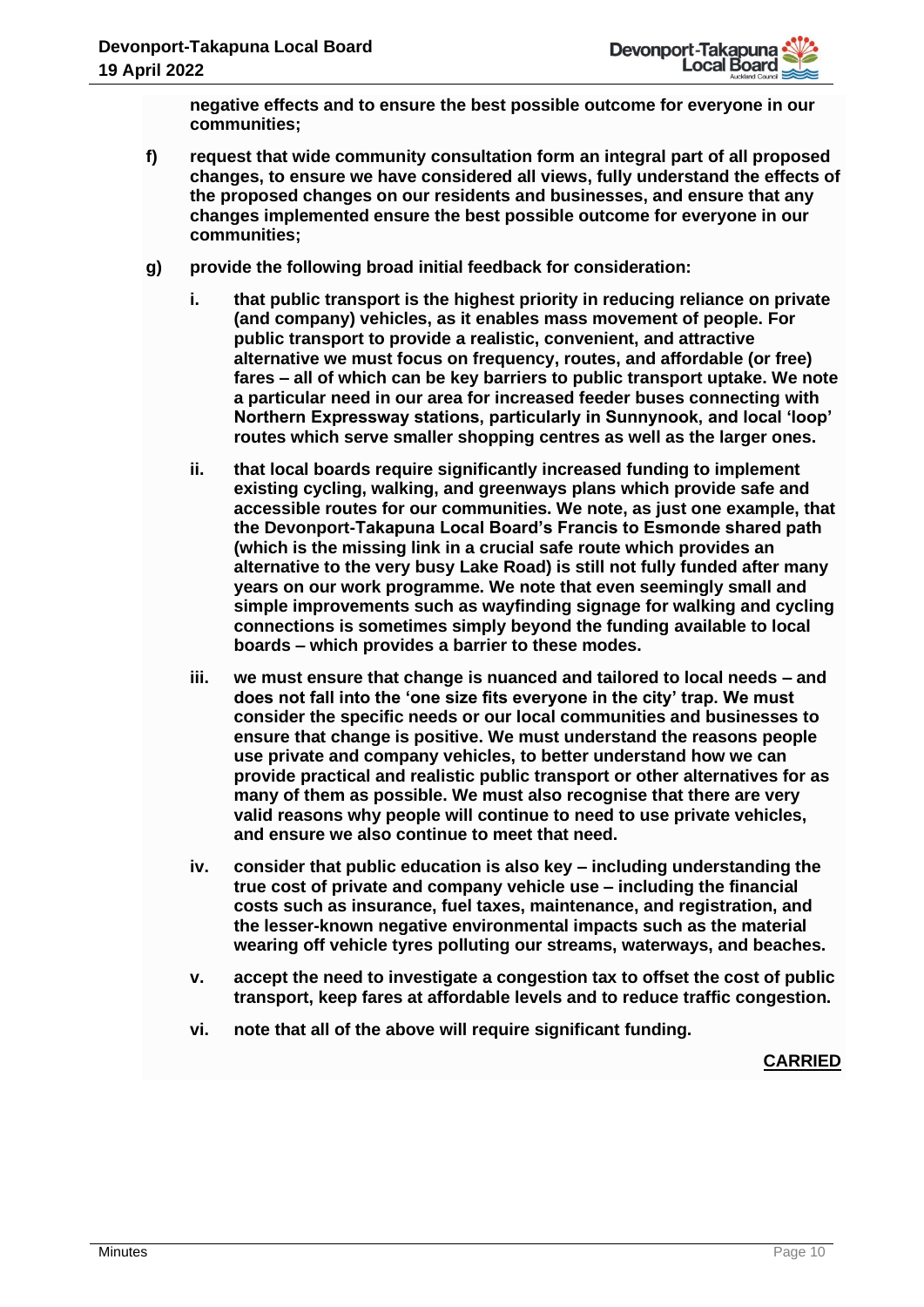

# **18 Auckland Transport - Activities in the Road Corridor Bylaw 2022**

#### Resolution number DT/2022/47

MOVED by Chairperson R Jackson, seconded by Member T Deans:

#### **That the Devonport-Takapuna Local Board:**

- **a) provide the following feedback on the draft Activities in the Road Corridor Bylaw 2022 ahead of it being submitted to the Auckland Transport Board in May 2022 for final approval:**
	- **i. note that public consultation was held in January and February 2022;**
	- **ii. express strong concern that the public hearing on this bylaw was held on 11 March 2022, prior to the matter being placed on our local board agenda for consideration of our feedback – so the board had no opportunity to speak to its feedback at the hearing;**
	- **iii. urge that the bylaw include a clear explanation of what is covered in this bylaw, and what is covered in the Traffic Bylaw, to avoid misunderstanding and confusion;**
	- **iv. recommend that the bylaw include a link to the Auckland Transport and Auckland Council bylaw websites, where people can appreciate the full range of bylaws and view/download them as they wish;**
	- **v. note that both the cost and the application processes and timeframes for licensing fees and traffic management plans can be prohibitive – and can have the unintended consequence of hampering events and activities which aid economic recovery and success. We urge that these be examined with a view to simplifying the processes and reducing fees and charges, particularly for regular and recurring events;**
	- **vi. request Auckland Transport provide information to the Devonport-Takapuna Local Board relating to the roles, functions and responsibilities of monitoring the movement over dimensional and overweight loads such as house relocations, especially when damage is caused along the roads that these loads are being moved between Waka Kotahi NZTA and Auckland Transport.**
	- **vii. request that council provides the necessary funding and resources to ensure the provisions of this bylaw can be enforced;**
	- **viii. request that council urgently seeks the power to issue infringements (fines) in any instances where those powers are not already conferred under applicable legislation.**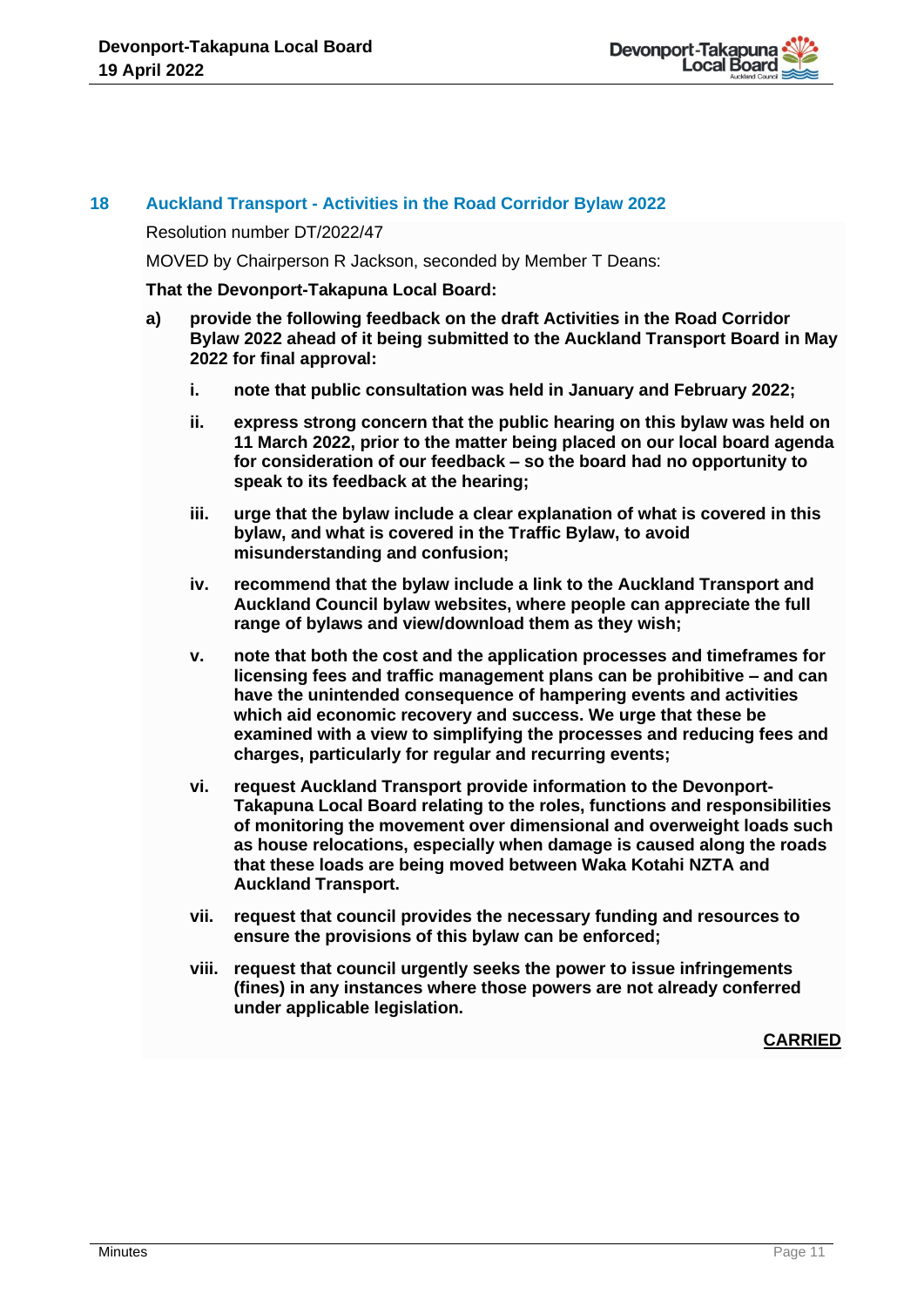

# **19 Wairau catchment working group meeting, Friday 8 April, 2022**

Resolution number DT/2022/48

MOVED by Chairperson R Jackson, seconded by Member G Wood:

**That the Devonport-Takapuna Local Board:**

- **a) receive the following documents from the Wairau catchment working group meeting held on Friday 8 April 2022 virtually by Microsoft Teams:** 
	- **i. Wairau Catchment Working Group Meeting Agenda**
	- **ii. Milford Mariners presentation on Milford Marina**
	- **iii. Auckland Council Staff presentation on Milford Marina**
	- **iv. Stormwater ponds in the Wairau Catchment**

## **CARRIED**

# **20 Chairpersons' Report**

A document was tabled at this item. A copy has been placed on the official minutes and is available on the Auckland Council website as a minutes attachment.

Resolution number DT/2022/49

MOVED by Member G Wood, seconded by Member T Deans:

## **That the Devonport-Takapuna Local Board:**

**a) receive and thank Chairperson R. Jackson for her tabled report**

## **CARRIED**

# **Attachments**

A 19 April 2022, Devonport-Takapuna Local Board - Item 20 Chairpersons Report - Ruth Jackson April 2022 Report

## **21 Elected Members' Reports**

A document was tabled at this item. A copy has been placed on the official minutes and is available on the Auckland Council website as a minutes attachment

Resolution number DT/2022/50

MOVED by Chairperson R Jackson, seconded by Member T Deans:

## **That the Devonport-Takapuna Local Board:**

- **a) receive and thank member George Wood for his written report.**
- **b) receive and thank members for their verbal reports.**
- **c) receive the tabled report from North Shore Ward Councillor C Darby.**

## **CARRIED**

## **Attachments**

A 19 April 2022, Devonport-Takapuna Local Board - Item 21: Elected Members Reports - Cr Chris Darby April 2022 Report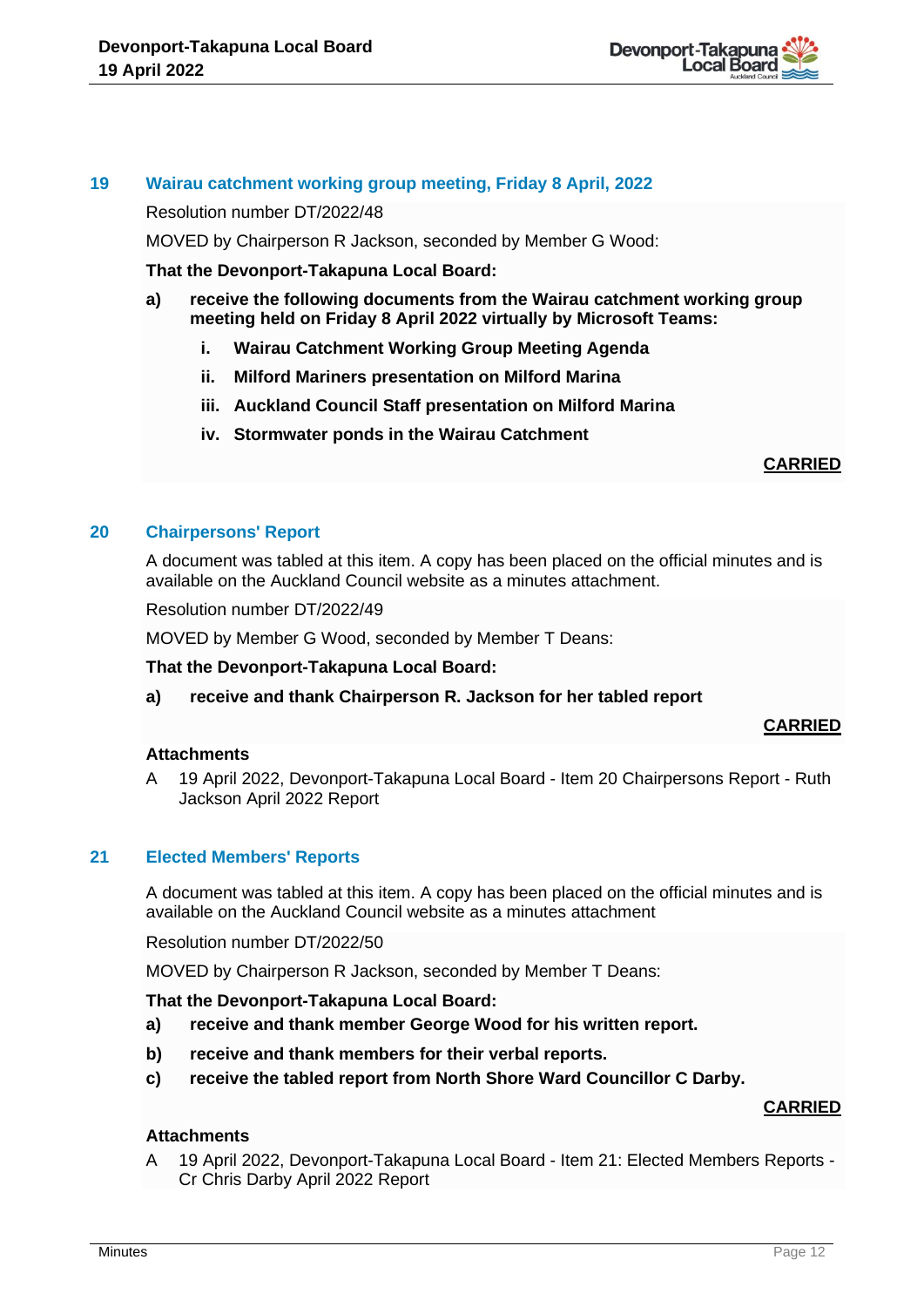# **22 Devonport-Takapuna Local Board - Record of Workshops March 2022**

Resolution number DT/2022/51

MOVED by Chairperson R Jackson, seconded by Member A Bennett:

# **That the Devonport-Takapuna Local Board:**

**a) receive the records of the workshops held in March 2022**

**CARRIED**

# **23 Governance Forward Work Calendar**

Resolution number DT/2022/52

MOVED by Chairperson R Jackson, seconded by Member T Deans:

# **That the Devonport-Takapuna Local Board:**

**a) note the Devonport-Takapuna Local Board governance forward work calendar for April 2022 as set out in Attachment A of this agenda report.**

# **CARRIED**

# **24 Consideration of Extraordinary Items**

There was no consideration of extraordinary items.

# **25 Procedural motion to exclude the public**

Resolution number DT/2022/53

MOVED by Chairperson R Jackson, seconded by Member G Wood:

## **That the Devonport-Takapuna Local Board:**

# **a) exclude the public from the following part(s) of the proceedings of this meeting.**

The general subject of each matter to be considered while the public is excluded, the reason for passing this resolution in relation to each matter, and the specific grounds under section 48(1) of the Local Government Official Information and Meetings Act 1987 for the passing of this resolution follows.

This resolution is made in reliance on section 48(1)(a) of the Local Government Official Information and Meetings Act 1987 and the particular interest or interests protected by section 6 or section 7 of that Act which would be prejudiced by the holding of the whole or relevant part of the proceedings of the meeting in public, as follows:

# **C1 Acquisition of land from Watercare at part R178 East Coast Road, Forrest Hill**

| Reason for passing this resolution                                                                                 | Particular interest(s) protected                                                                              | Ground(s) under section 48(1) for |
|--------------------------------------------------------------------------------------------------------------------|---------------------------------------------------------------------------------------------------------------|-----------------------------------|
| in relation to each matter                                                                                         | (where applicable)                                                                                            | the passing of this resolution    |
| The public conduct of the part of<br>the meeting would be likely to result<br>in the disclosure of information for | $s7(2)(i)$ - The withholding of the<br>information is necessary to enable<br>the local authority to carry on, | s48(1)(a)                         |